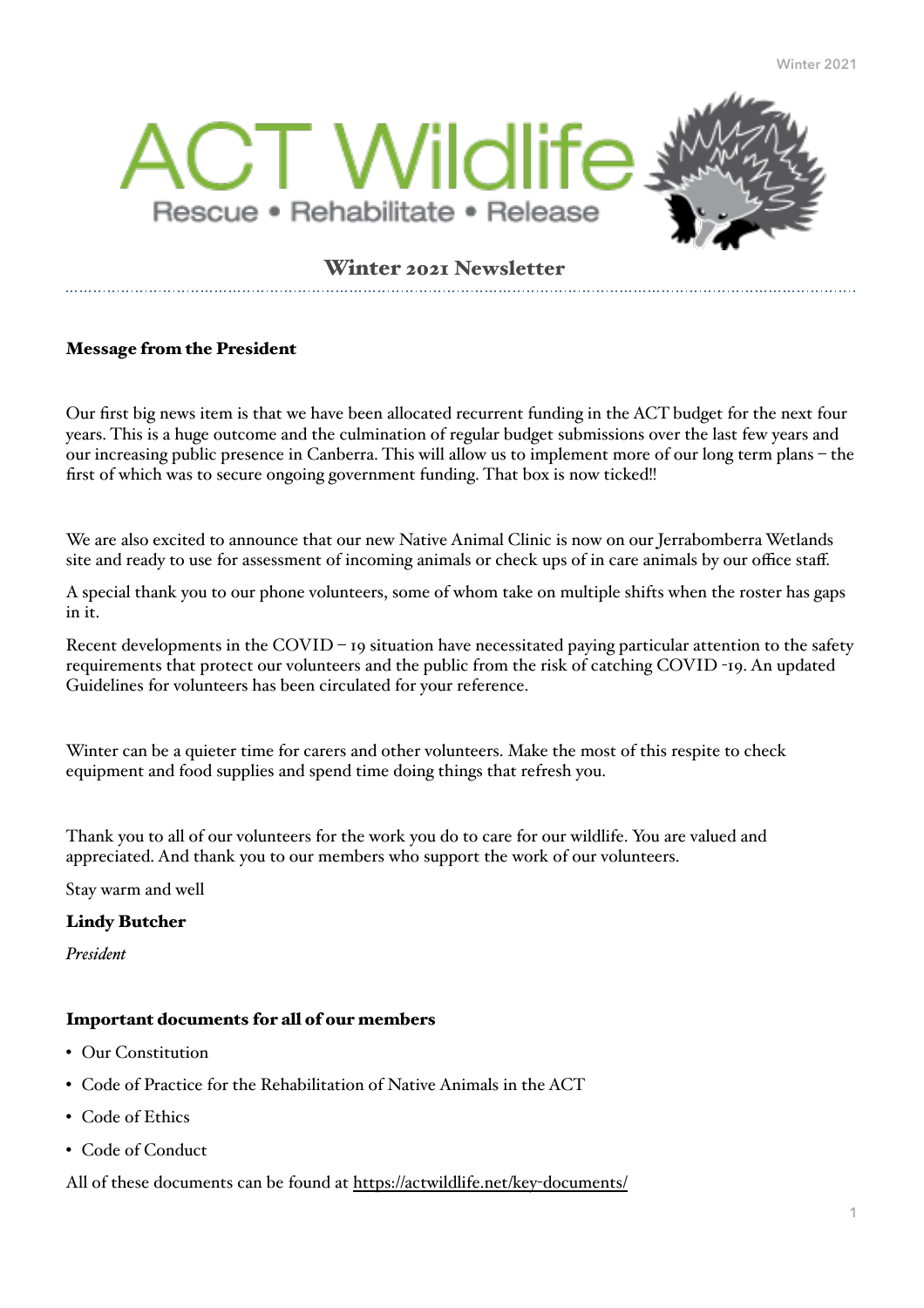### More Training for 2021

Due to current COVID-19 restrictions, most training courses will now be held online. So far all classes except for the next possum course will be held online. For more information about our training courses, please visit [actwildlife.net/training](http://actwildlife.net/training-calendar/)-calendar/

#### Container Deposit Scheme

We are now set up with the ACT Container Deposit Scheme. To donate to ACT Wildlife you need to use the drop off code E012893 and our phone number is 0432 300 033. There are more details on this page: https://actcds.com.au/how-toparticipate/

To donate to a charity - You can return eligible drink containers to three different types of return points: Drop & Go Point, Drop & Go Pod and Cashback Depot.

There are a number of return points located across the ACT – there is one near you!

#### Amazing Donations

ACT Wildlife recently received a bequest of \$147,023! It was not specified where the money should be allocated, so the committee is going to put the donation into long term planning. A big thank you for such an amazing show of generosity.

We would also like to give a big thanks to The Greenshed for their fundraising contribution of \$10,000. They hold a Charity Event at the end of every month and have so far raised over 1 million dollars to local charities.

Last but not least to Grill'd for fundraising \$1200 through their Local Matters Initiative.

We have received many other donations and they are as equally appreciated as those that have been listed above. Thank you to every donation we receive, they help to keep our organisation going.

#### Events Coordinator Needed

ACT Wildlife is currently in need of an Events Coordinator. This can be for entry level or an experienced volunteer, but experience is preferred. Details of what an Events Coordinator role includes:

- Enjoy planning and organising
- Available to do events on weekends
- Access to a car to transport marquees and supplies
- Comfortable speaking to members of the public and event organisers

The previous Events Coordinator is happy to talk to anyone that might be interested in this position and would need help getting started. If you are interested in this role, please contact info@actwildlife.net

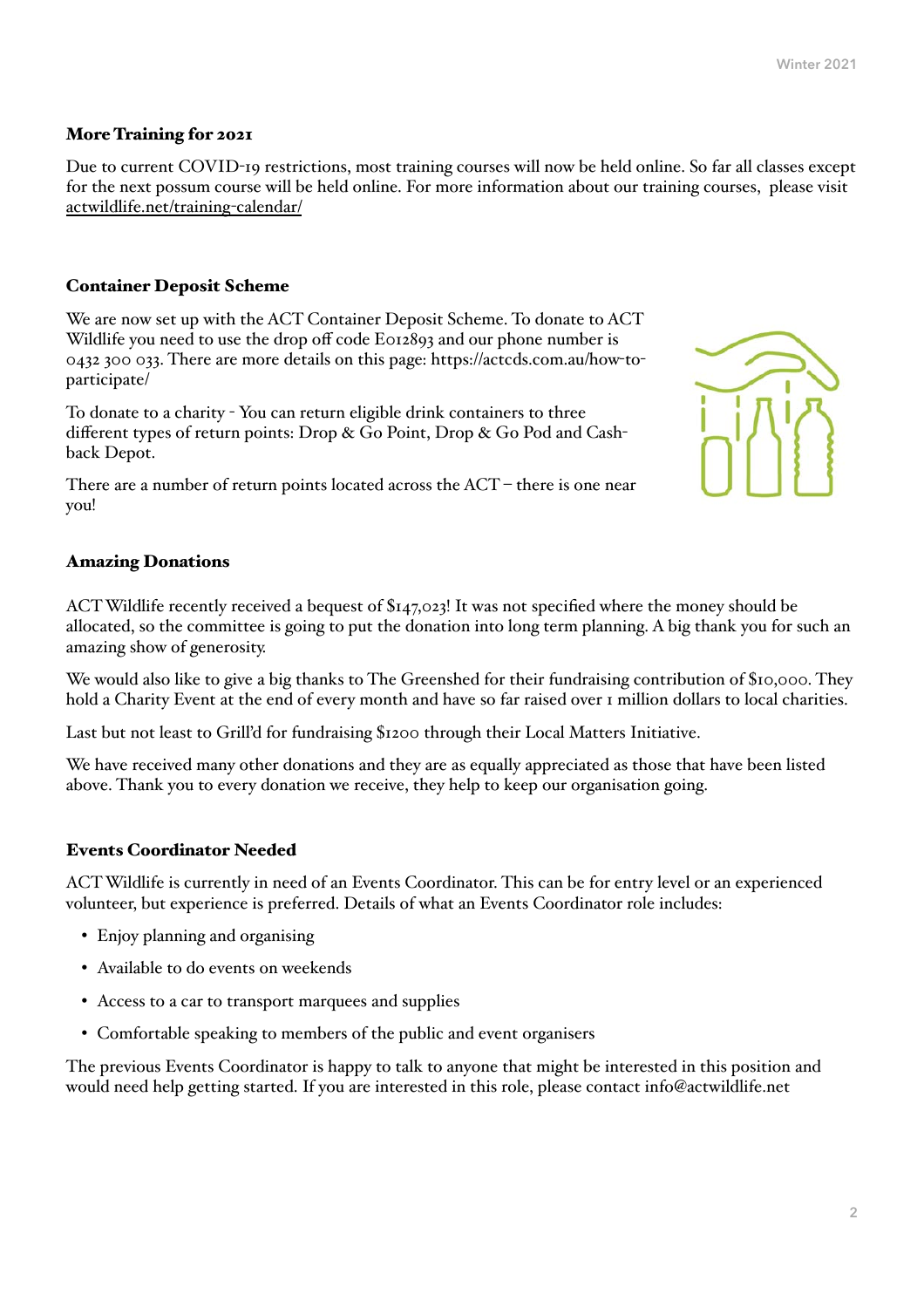

## Animal Intake Report March to May 2021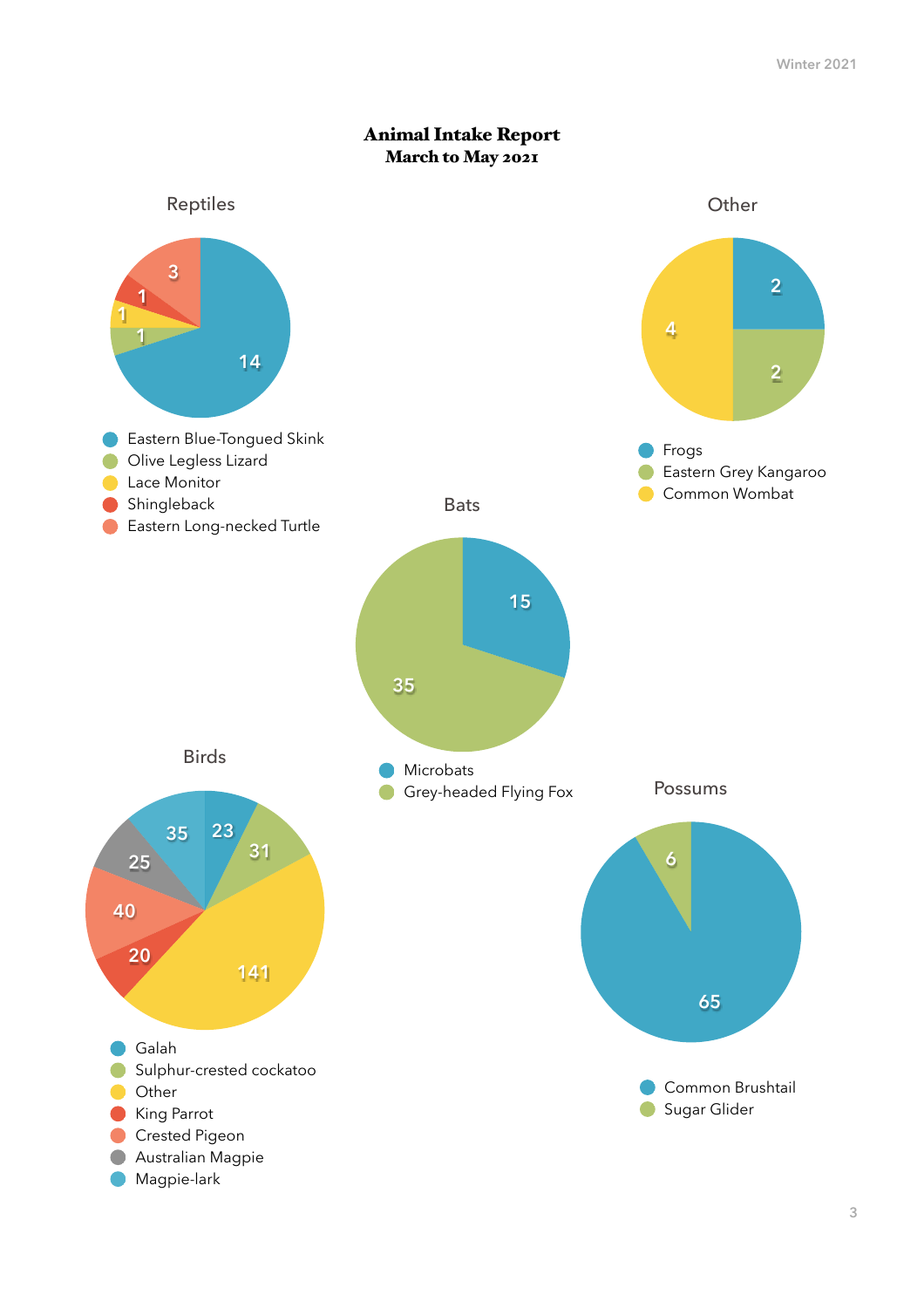

#### Everyone is welcome to attend the Australian Wildlife Rehabilitation Conference

#### 13 – 15 August, 2021

This is a totally online conference this year after Covid caused the cancellation of the conference in Darwin last year. This is the first time an online conference has been attempted by AWRC.

For further information check out www.awrcdarwin.weebly.com or chat to Marg Peachey 0450 961 530.

Tickets are \$50. Great value for 3 days of speakers and workshops.

#### Would You Sponsor a Species?

The Sponsor a Species program allows ACT Wildlife supporters to sponsor birds, bats, reptiles, wombats and possums.

Three different levels of support are available-- Fledgling, Wild Thing and Wildlife Warrior -- with three levels of rewards in return.

Monthly donations really help care for our birds and animals, buying food, medicine and more.

Check it out: [https://actwildlife.net/sponsor](https://actwildlife.net/sponsor-a-species/)-a-species/

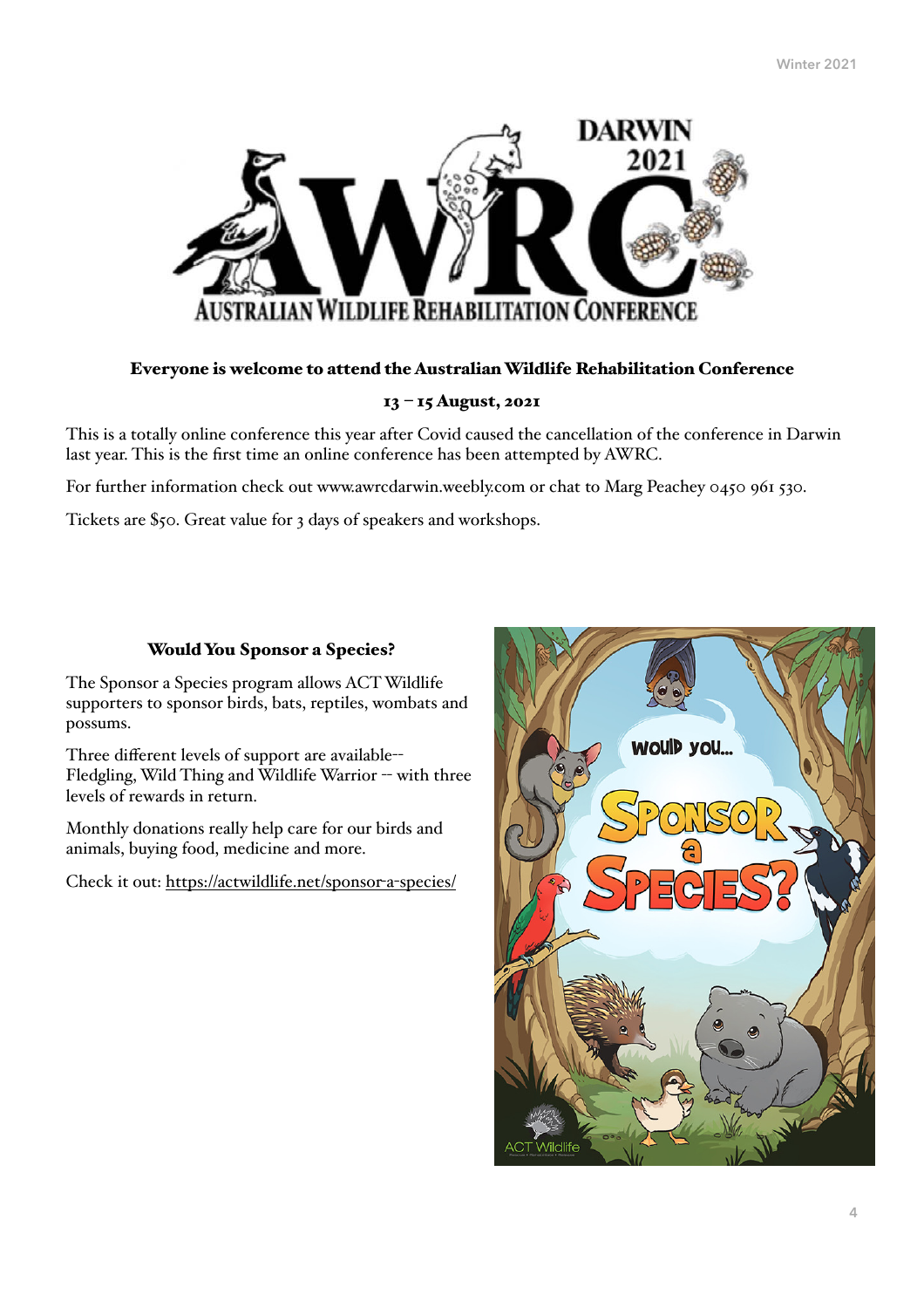## New Wombat Hospital Pen

*Lindy Butcher* 

Last year we announced that we had built a small wombat hospital pen, made possible with some generous donations by Canberra Crete and Warmtech Underfloor heating.

Although in an ideal world we'd never need to use it we were able to test it in June with the arrival of a very weak and sick severely mange affected wombat. She weighed about 11 kg and her smell was so awful that we couldn't have kept her inside. I set the underfloor heating in the hospital pen to heat up and within a short while the concrete floor was warm to touch and perfect for keeping this very sick wombat warm, even with sub zero temperatures overnight. She was in a dog kennel with a lift up lid for easy access and on a padded mat with blankets around her. I checked her at midnight and 2:30 am and 6:30 am and each time she was warm all over.

Sadly, when it became apparent that she could not recover we had to make the decision to have her euthansed . But we were able to show that the hospital pen will be a real asset when caring for very large and very sick wombats.



## New Native Animal Clinic

## *Lindy Butcher*

We are delighted to announce that our new Native Animal Clinic is almost ready for use at our Jerrabomberra Wetlands site. This is an exciting first step towards our goal of having our own veterinary clinic.

Made possible by a very generous grant from the Foundation for National Parks and Wildlife this refurbished shipping container can now be used as an examination and treatment area for injured wildlife that are brought to the office by members of the public. Carers can also bring their in care animals out for check ups by our office staff if they are concerned about the animal's health or progress.

We are in the process of setting the clinic up with equipment and will have a formal launch in a couple of months when Covid constraints have been eased.



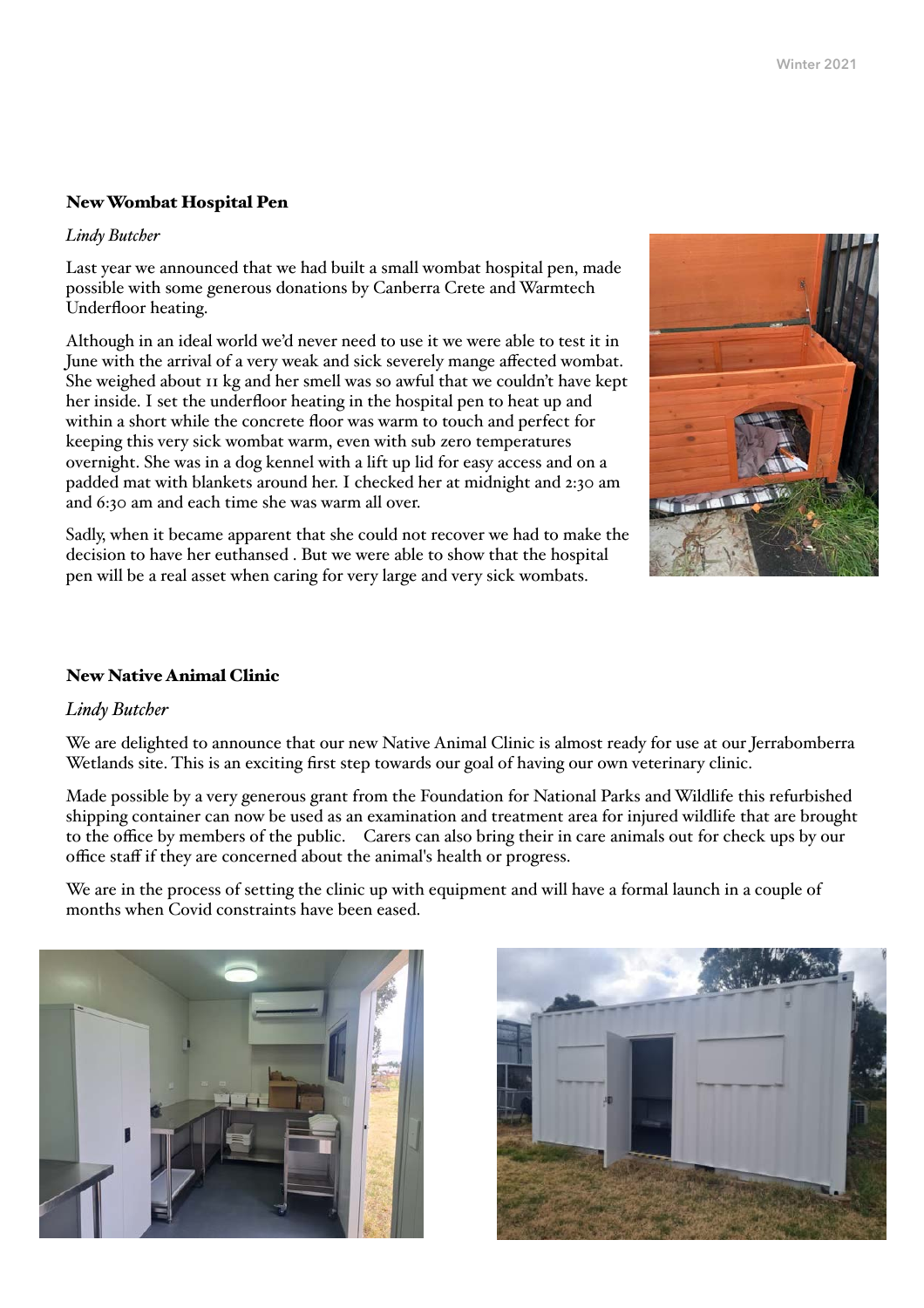## ACT Wildlife social media needs YOU!

Across Facebook, Instagram and Twitter we have a growing number of followers interested in our stories of rescue, rehabilitation and release. We produce at least one story a day, have campaigns to promote and queries to answer, and need help to expand.

<https://www.facebook.com/ACT.Wildlife>

[https://www.instagram.com/act\\_wildlife/](https://www.instagram.com/act_wildlife/)

[https://twitter.com/ACT\\_Wildlife](https://twitter.com/ACT_Wildlife)

We want you to:

- Create stories. Be a journalist, take photos, meet carers and tell their tales!
- Answer messages. Across the platforms we are asked everything from how to become a member, to what to do with an injured bird on the front lawn.
- Help with campaigns. We want the fundraiser 'Sponsor a Species', for example, to grow its base. [https://](https://actwildlife.net/sponsor-a-species/) [actwildlife.net/sponsor](https://actwildlife.net/sponsor-a-species/)-a-species/

If you're a member who has done an Orientation, get in touch soon: [evan@croker.com.au](mailto:evan@croker.com.au)

Thanks!

Evan Croker

*Media and Social Media coordinator*

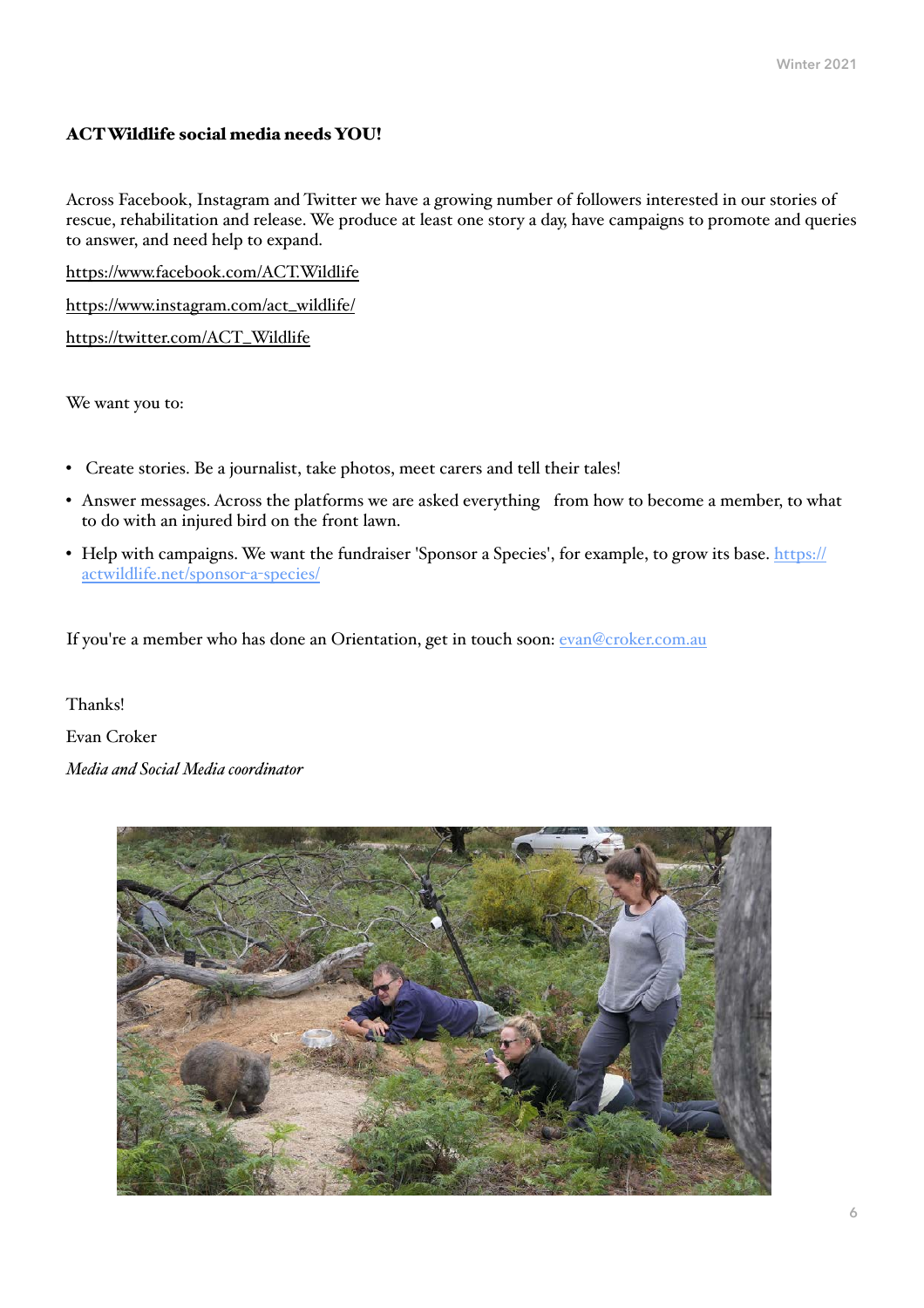## Homesick possum travels half a kilometre to get back to his carer

*Lisa Kobezda* 

Ok, here is a weird and wild afternoon story where my life was taken over by animals.

Neighbour calls, possum curled up in a ball on a table in his garage in plain sight.

I go, put the possum into my crate, it is not scared at all, doesn't try to bite, eats a strawberry, and I think, 'you look like Elijah', the possum I released Monday night 400 or 500m away.



Elijah the possum



Hush the possum

But neighbours have possum in possum box

in their backyard so I think oh, it is probably him/her, trying to find a cool spot.

I take the possum home and put in my now empty aviary, possum climbs out of carrier and into box immediately, like it knew exactly where it was and where to go.

Neighbours check their possum box, possum is in his box. Ruled that one out.

Possum coordinator says another carer released two possums last night in the same area, send us a photo, could be one of them. Carer checks and says no.

I drag a heavy ladder across a nature reserve to find out that in fact, Elijah, my released possum, is no longer in his new home ... abandoned it!

After dark I go to the aviary and sure enough, Elijah is jumping around, jumps on my shoulder when I went in.

So, my homesick possum travelled half a kilometre, through unfamiliar territory, back to his home!!! Is that a first?

But the story doesn't end there!

I hear screeching out front. Our tree is covered in munching, squawking, flighting, flapping bats.

Then I hear noises out the back. Think it is more bats but no!

The resident possum of my neighbour's, nicknamed Hush, decided to visit Elijah for the first time ever, and was sitting on the aviary making weird noises. Didn't run away when I came close.

Invasion of the animals  $\Box$ 

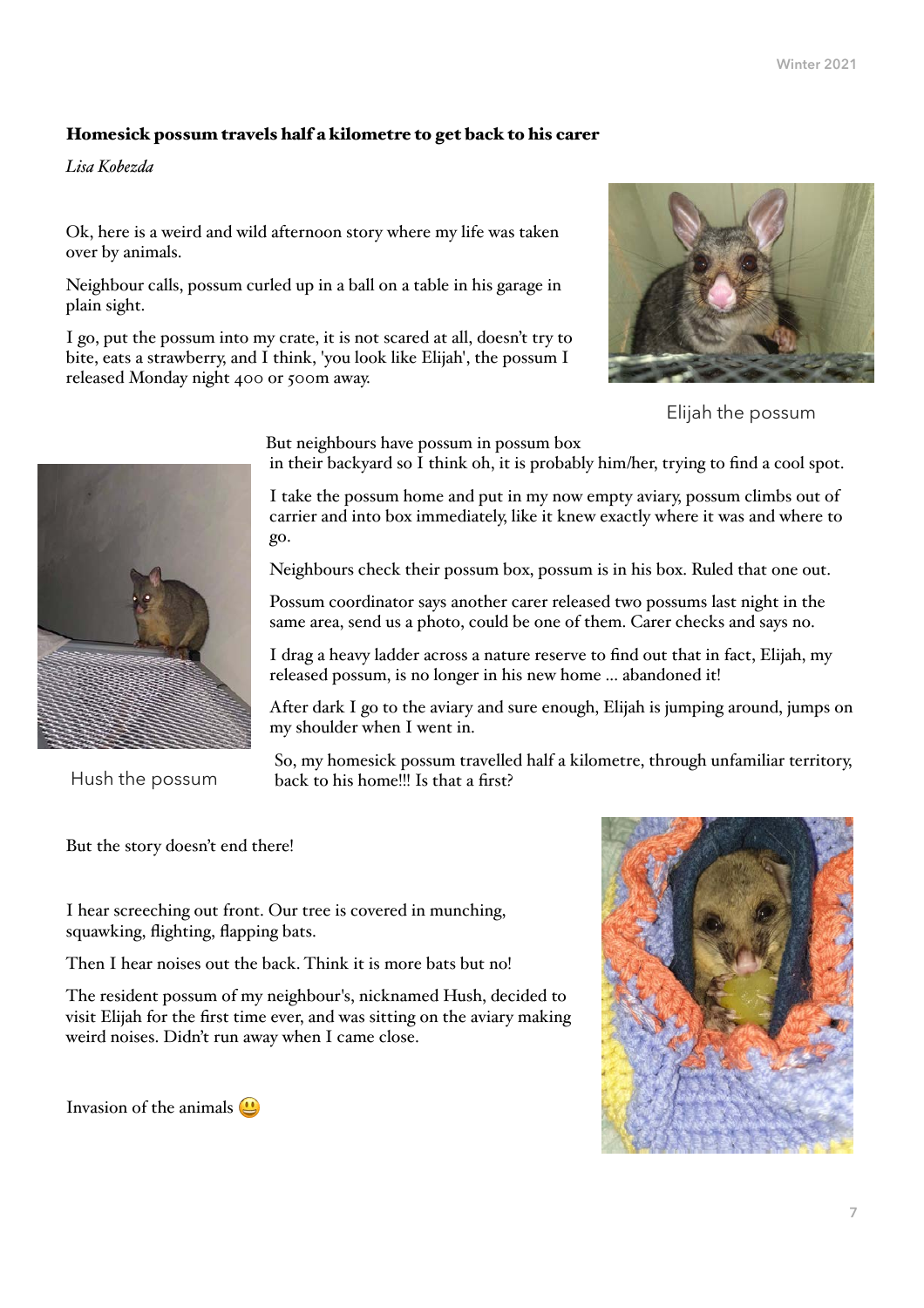

# Volunteer Assistance Program

WILDTALK is a local initiative and extended to all of Australian Wildlife associated volunteers.

Please, if you are feeling fragile, confused, angry, depressed or overloaded contact a Wildtalk counsellor. It is free for you and your family. The counsellors are wildlife carers or have a great understanding of the wildlife carers world and animals. Confidentiality is assured.



# [wildtalk.org.au](http://wildtalk.org.au)